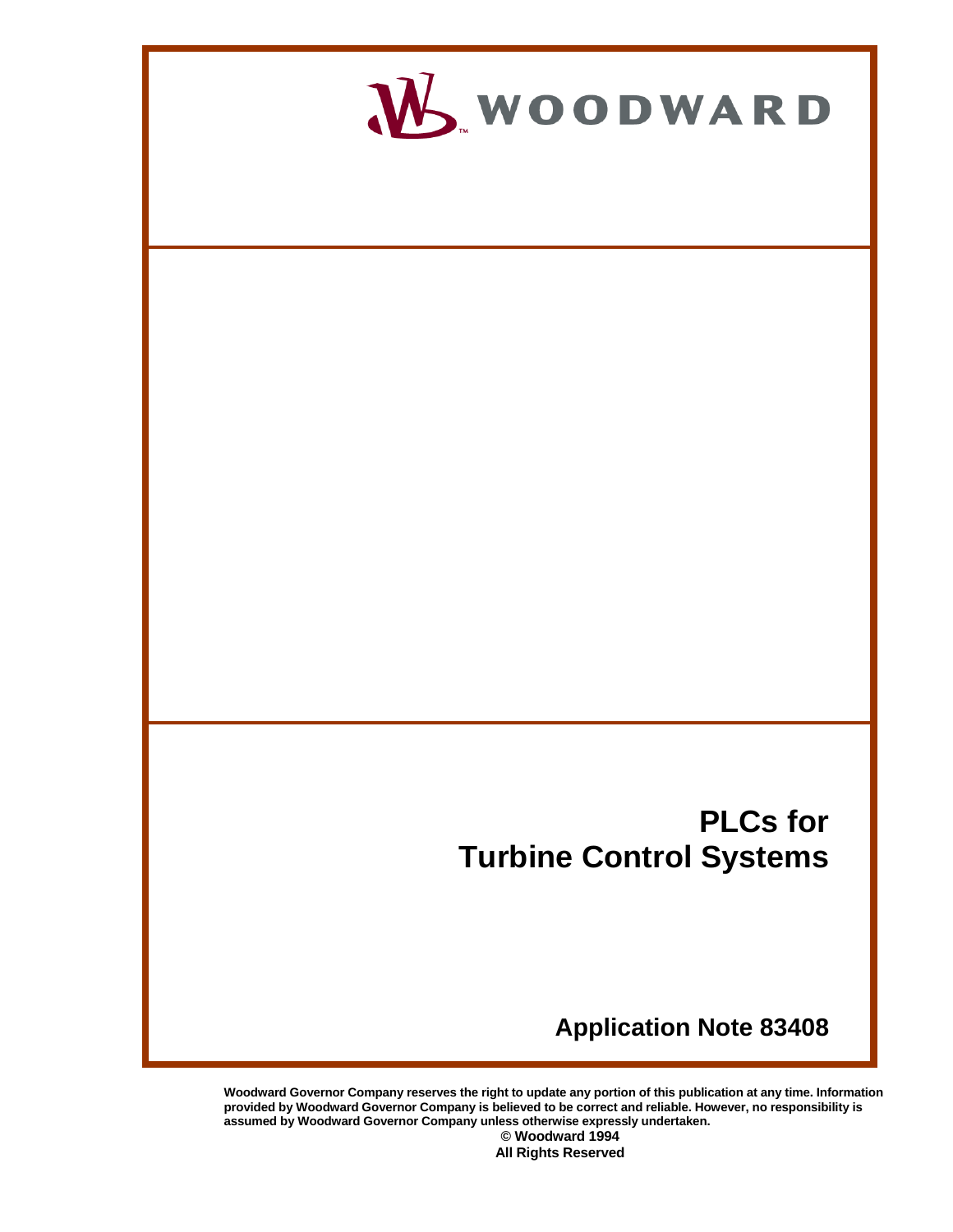# **PLCs for. Turbine Control Systems**

# **Introduction**

Programmable Logic Controllers (PLCs) are currently being utilized for full turbine control by some control suppliers and some turbine OEMs and are being considered by some turbine system packagers. PLCs are available from at least a half-dozen suppliers, including GE Fanuc and Allen Bradley. Each of these suppliers has its own mix of modules and its own system for product distribution. Their target design market is not turbine control, but the myriad of everyday bread-and-butter control applications of general industry and automation.

In general, only standard I/O is available from the PLC vendor. Full turbine control requires some special modules, such as speed sensors, fast protection thermocouples, LVDTs, servo actuator drivers, vibration interfaces, and special serial interfaces. Some of these modules are available from specialty suppliers (not the PLC vendors), or they can be manufactured by or for the control packagers to their own design specifications.

Utilizing the PLCs in any control scenario involves both selecting the appropriate PLC hardware—including that PLC vendor's programming environment—and then programming the system. In other words, both hardware and software issues must be addressed.

The general appeal of PLCs would seem to be composed of one or more of the following considerations:

- Low purchase cost, due to standardization
- Purchaser's **command of the control system design**, due to hardware modularity and perceived programming flexibility
- "Local" **support** for the system, due to wide availability of at least the larger PLC suppliers' hardware and the increasing availability of third-party special modules

We'll take a closer look into both the hardware and software aspects later in this paper.

# **Some General Observations**

Third-party suppliers play a key role in the product line-up of many PLCs. Fanuc manufactures only four I/O modules (4–20 in, 4–20 out, discrete in, discrete out). Third-party suppliers (such as Horner, KEP, SYCOM, Delta Tau) provide at least 30% of turbine control I/O modules. Some specialty modules must be purchased directly from the controls' supplier because they are not available through PLC distribution.

PLC chips have specific I/O limits. For large and/or complex applications, a single processor is not sufficient and additional processing units are required.

Most of the ordinary programming needs for PLCs are accomplished within the ladder logic environment. Certain analog-type functions are also provided within this framework. For the additional functionality required in a turbine control system, either Basic or C language programming is necessary.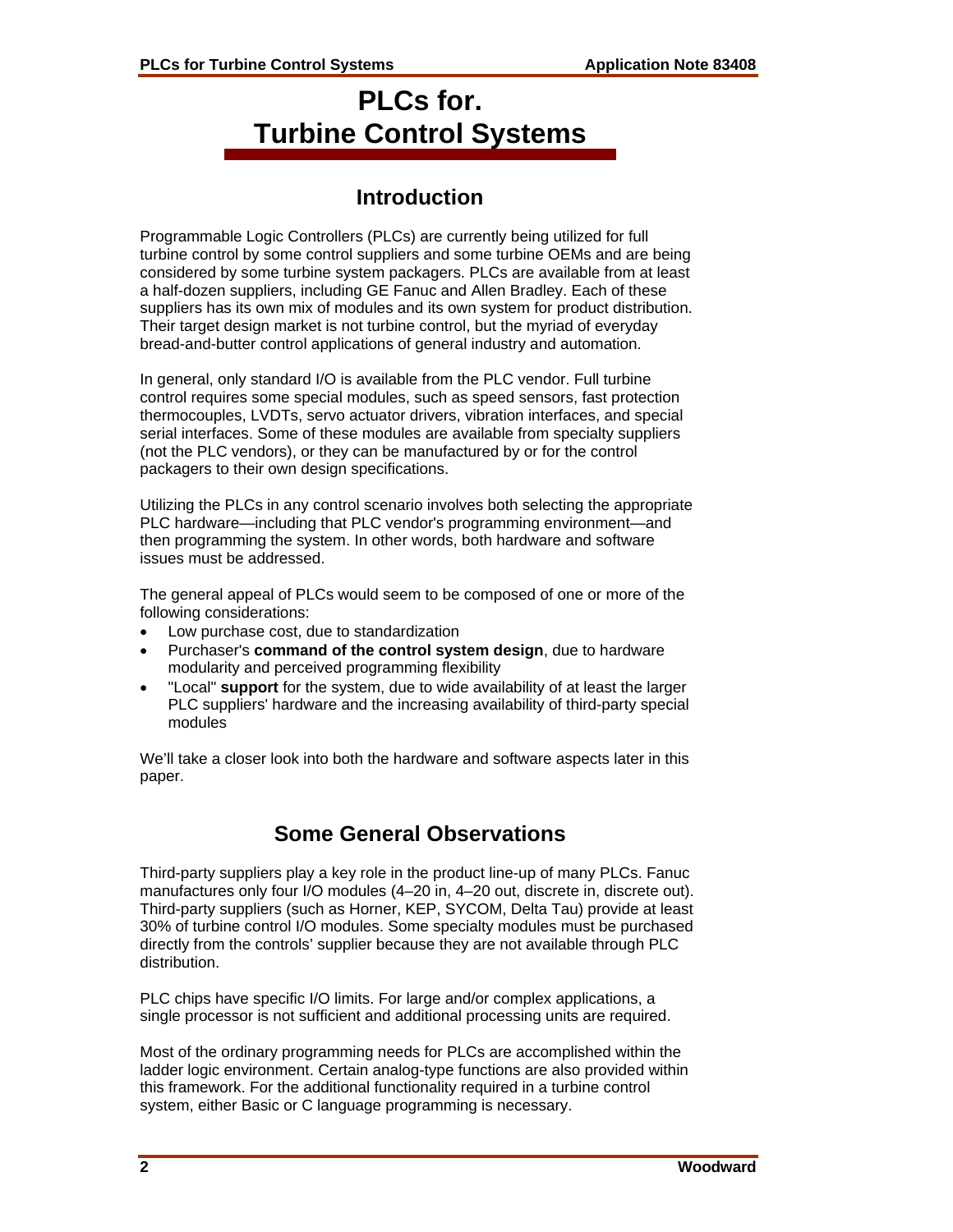The key software requirement for a turbine control system involves the utilization of rate groups in order to achieve the critical timing of functions required for PIDs, ramps, etc. The software responsible for such timing is generally buried deep within the software structure of the PLC itself. For a turbine control system, the user/programmer must access this core software, and modify the programmable interrupts within the PLC code to set up this rate group structure. These modifications will be written in Basic or C language. Generally, changes to the size of the application will cause timing changes in the PLC and the rate group software.

Because of design and module-capability differences among the many PLC manufacturers, it is usually not practical for a PLC packager to be familiar with or support more than a single vendor. This could lead to problems in supplying users who may be standardized on a different PLC vendor.

# **System Costs**

The cost of basic hardware and I/O for a PLC is relatively low. However, a full turbine control PLC requires:

- Additional third-party hardware, at a price and availability well beyond the basic hardware.
- Custom software development for the rate group timing and non-linear algorithms. This is either purchased outside or requires a large investment for extensive in-house programming capability, plus the cost of maintaining this capability for the life of the control system.
- Provision for several co-processors, according to the size of the project.
- Very large amounts of systems and turbine control expertise to convert the hardware and software into an ongoing workable control system that will serve for many years.
- Factory testing capabilities.

Based on several comparisons from many available bid documents and purchase orders, the overwhelming evidence indicates that by the time a complete control system is fully designed, the apparent cost advantage of the PLC has disappeared.

# **Control System Design**

Special I/O needs or co-processor requirements will require the control system designer to utilize third-party designers and/or suppliers, thus giving up that measure of the desired in-house control.

Establishing and maintaining the specialized programming capability in-house requires major engineering resources. This is further complicated by the irregular demand for these specialists—what do they do while waiting for their services to be required? This is not so bad for repetitive applications of the same program. But, if/when the next unit(s) is (are) different, if parameters such as the fuel or acceleration schedules need to be changed, or if there are special communication requirements, a considerable amount of highly professional programming is needed.

Most importantly, the special programming, in Basic or C, whether done in-house or purchased outside, is very particular to individual code writers. Unavailability of those particular individuals, for so many possible reasons, would cause any changes to that code to be very difficult or impossible. It could be necessary to start all over again.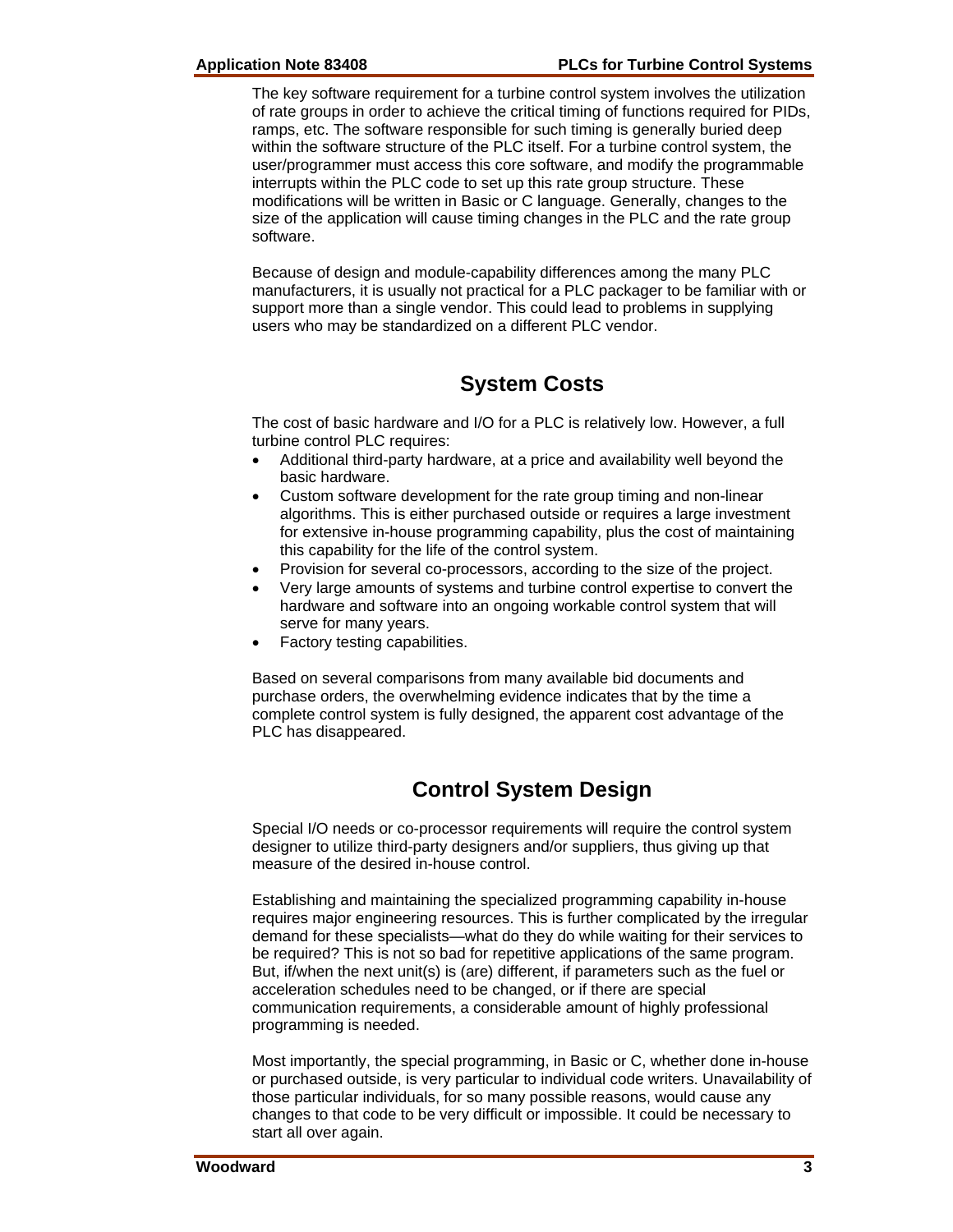#### **Local Support**

The local PLC supplier is an industrial distributor, with little influence with the PLC manufacturer. Any expertise this distributor has is in the area of general applications, not turbine control. This distributor cannot help in sorting out any turbine control system problems.

The more critical modules are provided in-house or, more usually, by third parties. Sometimes these third-party suppliers are small companies and are almost always single-sourced. The availability of local support can be dependent on that supplier's field service facilities and policies.

A large degree of site individuality is usually required for turbine controls. Turbine OEMs offering "standard" PLC packages are necessarily limited in the amount of customizing they can provide to meet the user's individual application needs. Users who accept "canned" solutions should evaluate the short-term cost consideration versus the long-term advantage of having a control system that is or can be tailored to their present and future needs. Support with such a large degree of flexibility, especially considering the software requirements, is difficult or impractical with many PLC-based control systems.

Next-generation software tools from PLC vendors don't generally work on systems with customized codes. Upgrades and future revisions to the PLC system will require more changes to the modified software, if the advantages of those new tools are to be realized.

Basic and C codes are difficult to maintain across a significant number of employees. Changes are more readily accomplished by the original author of the code. Again, should that author be unavailable, problems and complications are more probable.

The dependence on software experts can be eliminated with a strong high-level reprogramming tool (such as the Woodward Graphical Applications Programmer). With such, any turbine engineer or technician (not a programming specialist) can accomplish changes quickly and in a straightforward fashion − and for the life of the control.

#### *Software—and the support of it—is really the key issue!*

# **Key Considerations**

Potential users of PLC hardware and software for full-turbine controls ultimately will need to address all of the following issues:

- Changing control strategies that require custom software
- Special third-party I/O modules
- Long-term support
- Costs of maintaining a programming staff that is amortized over a relatively low number of units